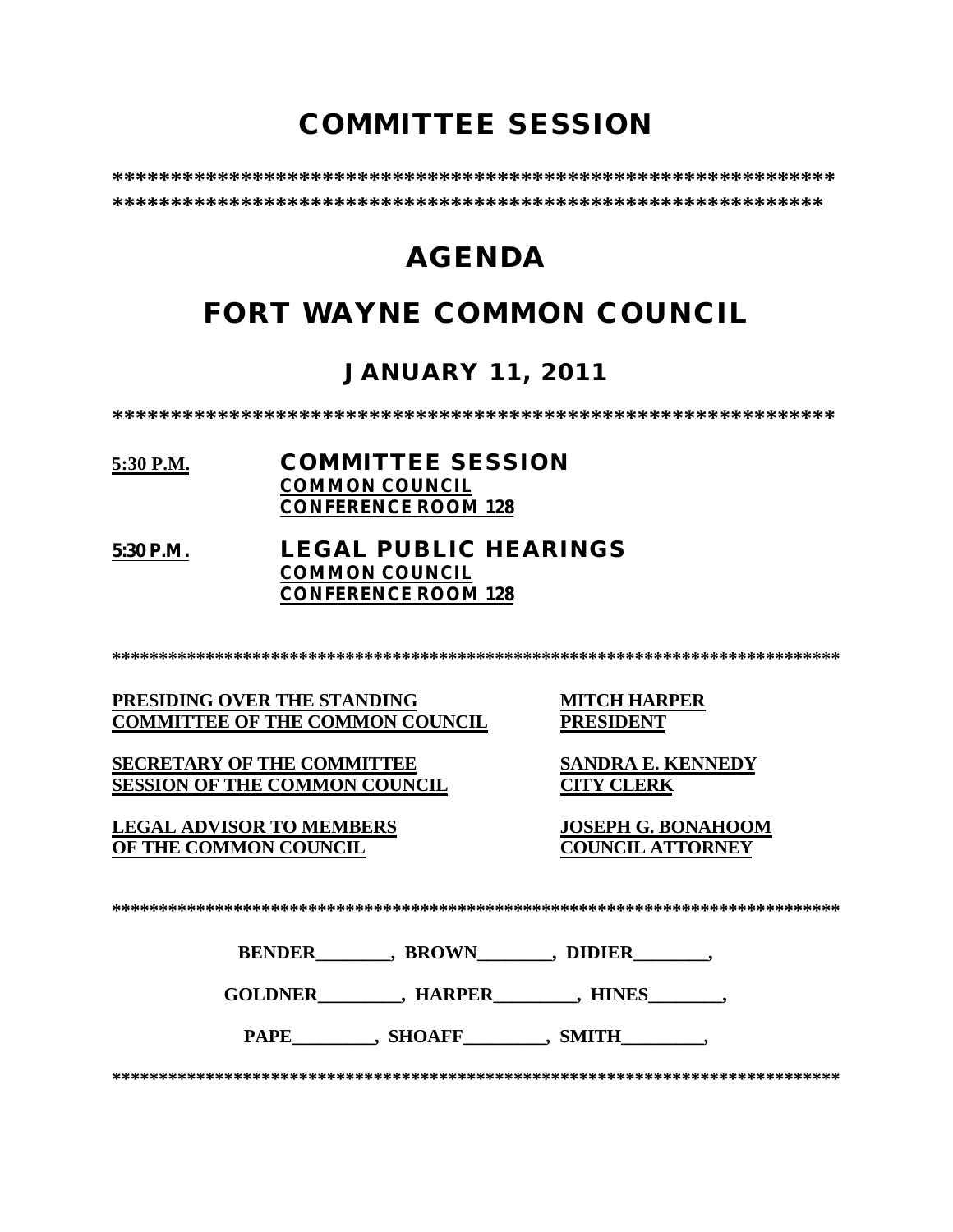**\*\*\*\*\*\*\*\*\*\*\*\*\*\*\*\*\*\*\*\*\*\*\*\*\*\*\*\*\*\*\*\*\*\*\*\*\*\*\*\*\*\*\*\*\*\*\*\*\*\*\*\*\*\*\*\*\*\*\*\*\*\*\*\*\*\*\*\*\*\*\*\*\*\*\*\*\*\***

# **ORDER OF THE AGENDA**

**\*\*\*\*\*\*\*\*\*\*\*\*\*\*\*\*\*\*\*\*\*\*\*\*\*\*\*\*\*\*\*\*\*\*\*\*\*\*\*\*\*\*\*\*\*\*\*\*\*\*\*\*\*\*\*\*\*\*\*\*\*\*\*\*\*\*\*\*\*\*\*\*\*\*\*\*\*\***

### **1. ROLL CALL**

### **2. ADOPTION OF AGENDA**

- **3. LEGAL PUBLIC HEARINGS PAGES 3 AND 4**
- **4. PRIOR APPROVAL REQUEST PAGE 5**
- **5. DISCUSSION OF PENDING ORDINANCES AND RESOLUTIONS – PAGES 6 THRU 8**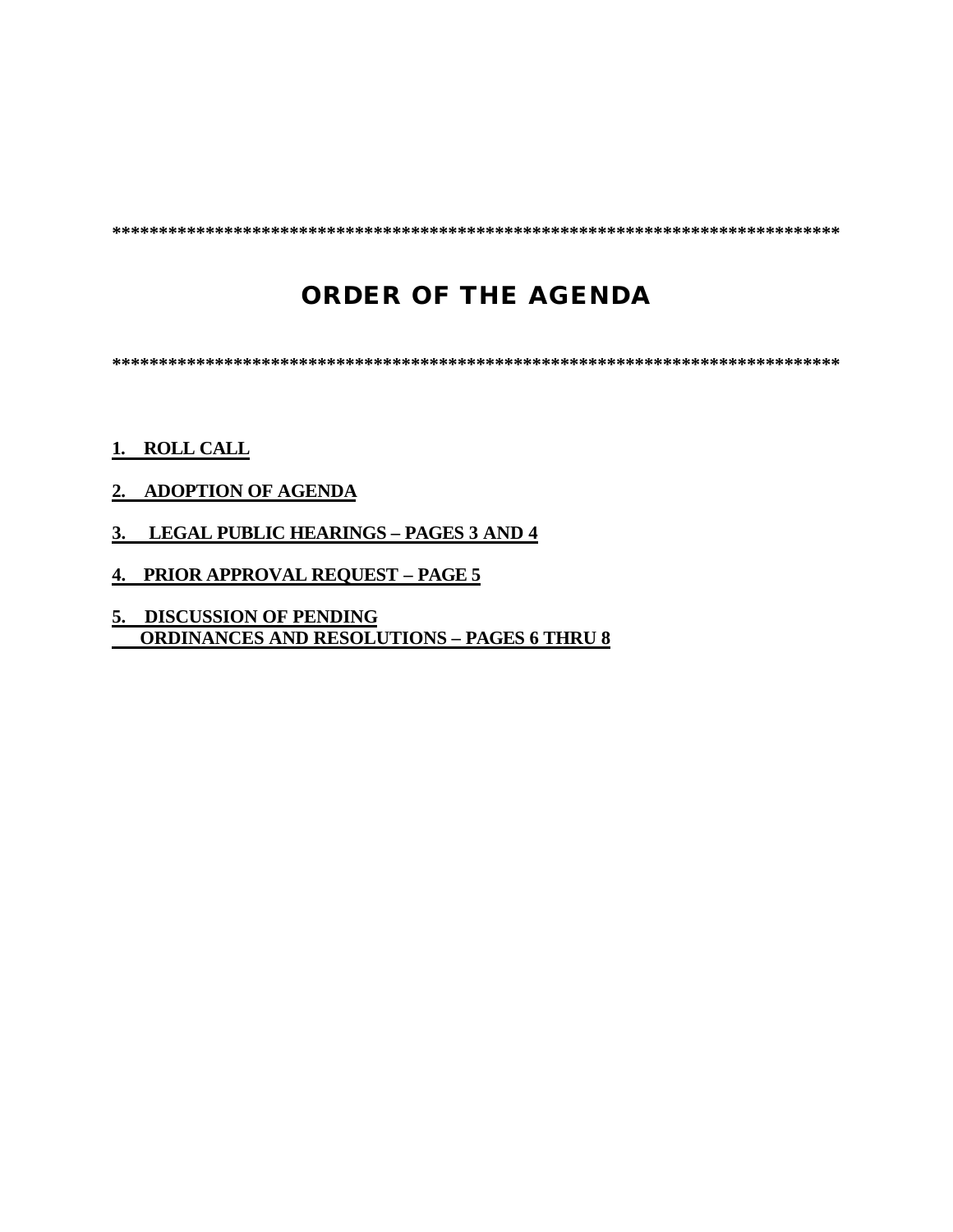### **LEGAL PUBLIC HEARINGS**

### **FINANCE COMMITTEE**

#### **R-10-12-06**

**A CONFIRMING RESOLUTION designating an "Economic Revitalization Area" under I.C. 6-1.1-12.1 for property commonly known as 3522 West Ferguson Road, Fort Wayne, Indiana 46809 (Craftline Graphics, Inc.)**

> **Total cost of \$2,375,000 – they will make Improvements to its lease space including construction of 6,000 square feet of office space**

**32 full-time jobs will be created** 

#### **R-10-12-08**

**A CONFIRMING RESOLUTION designating an "Economic Revitalization Area" under I. C. 6-1.1-12.1 for property commonly known as 6251 Innovation Boulevard, Fort Wayne, Indiana 46818 (Wayne Estates, LLC for Midwest Veterinary Supply, Inc.) Total cost of \$3,500,000 – they will construct a 50,000 square foot warehouse** 

#### **R-10-12-19**

**A CONFIRMING RESOLUTION designating an "Economic Revitalization Area" under I.C. 6-1.1-12.1 for property commonly known as 6932 Gettysburg Pike, Fort Wayne, Indiana 46804 (L.H. Medical Corporation)**

**Total cost of \$6,527,396 – they will relocate its operations from Engle Ridge Drive and Clubview Drive to a 63,000 square foot leased facility**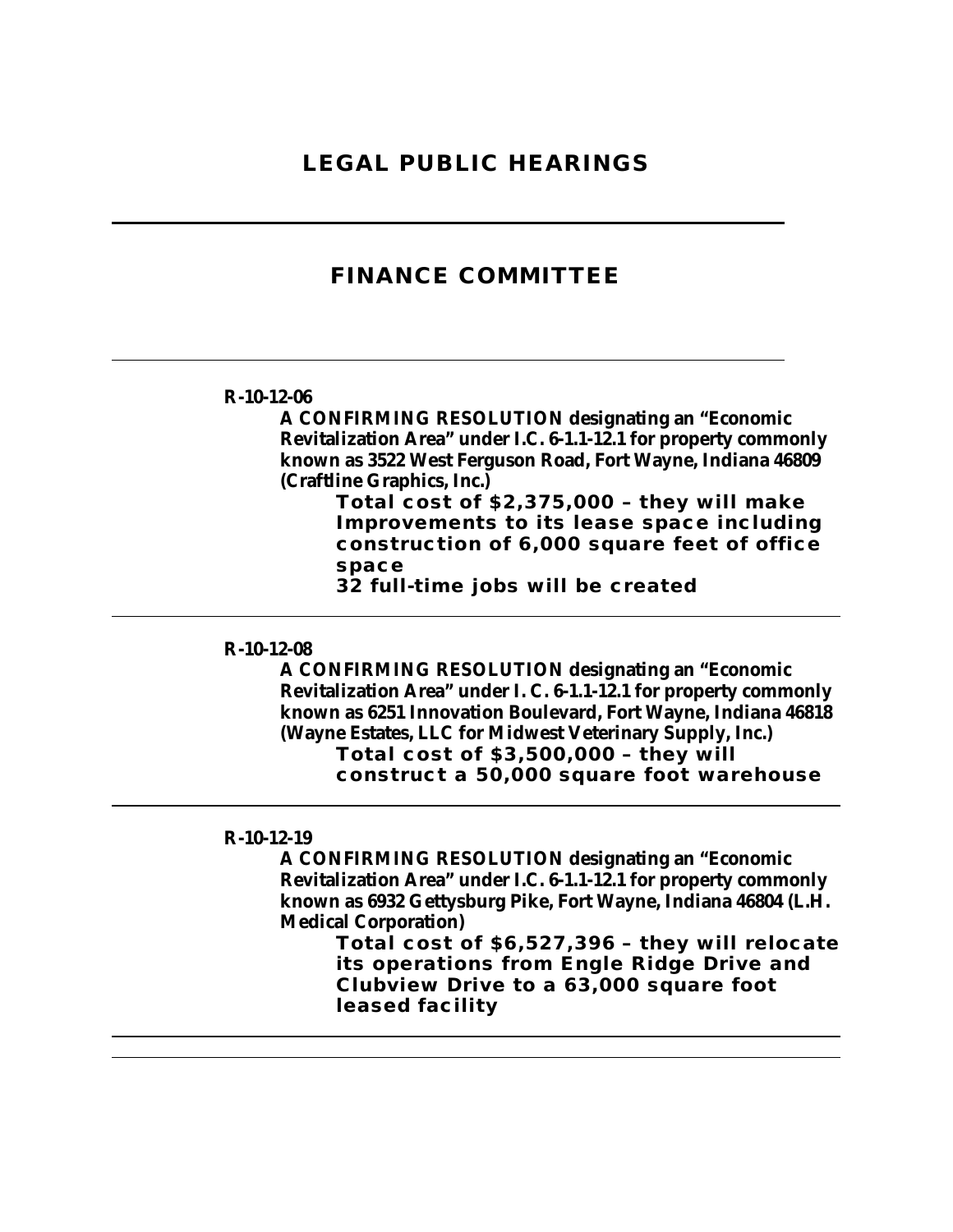# **REGULATIONS COMMITTEE**

### **G-10-12-04**

**AN ORDINANCE amending the Thoroughfare Plan of the City Comprehensive ("Master") Plan by vacating public right-of-way A request to vacate a public alley right-of-**

**way –**

**The alley is located between Comparet Street and University Street** 

**DISCUSSION ONLY**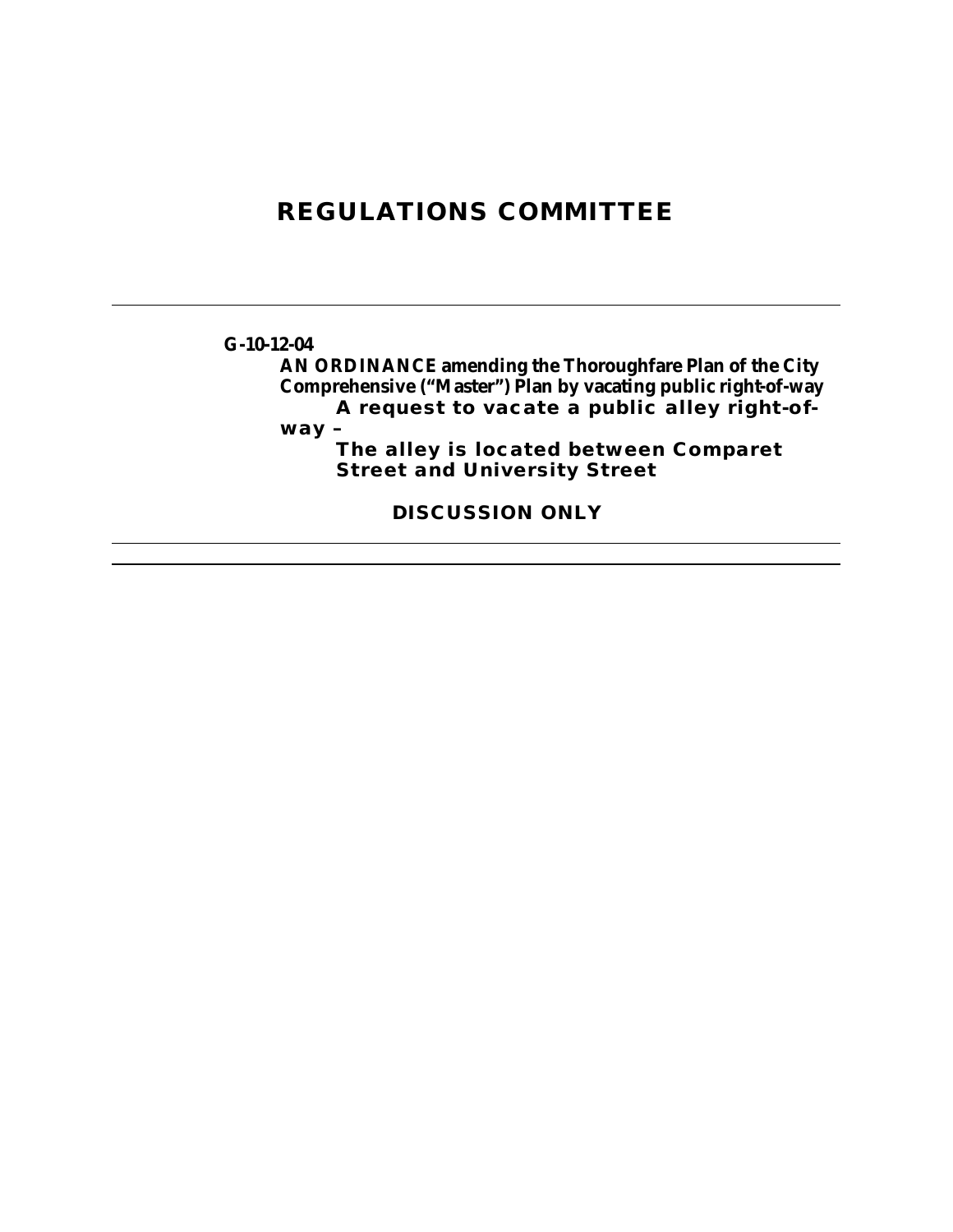# **PRIOR APPROVAL REQUEST**

# **CITY UTILITIES COMMITTEE**

**"PRIOR APPROVAL REQUEST" Beckett's Run Relief Interceptor, Phase 1 – contract was awarded to S.J. Louis Construction in the amount of \$5,918,973**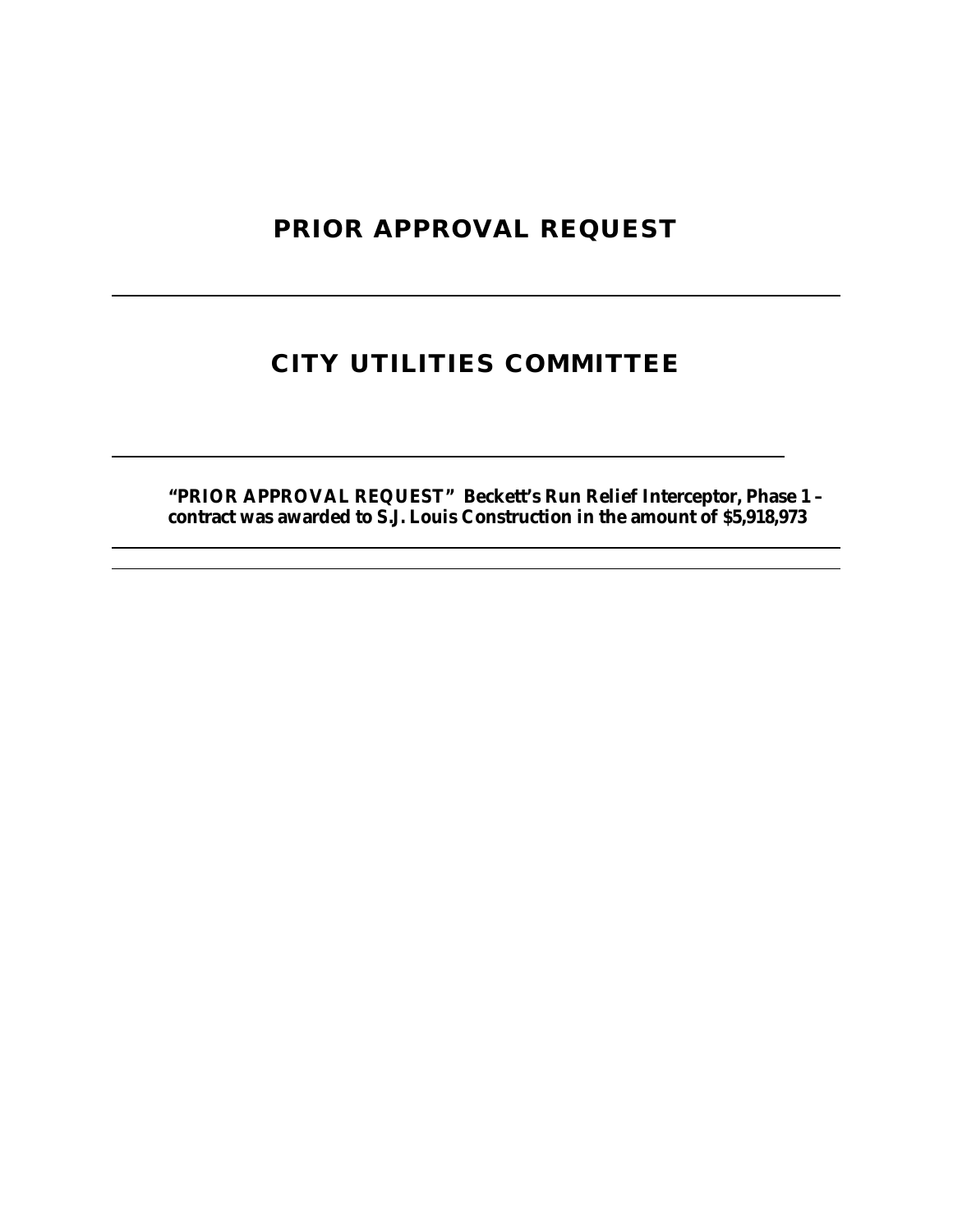# **ORDINANCES AND RESOLUTIONS UP FOR DISCUSSION**

**\*\*\*\*\*\*\*\*\*\*\*\*\*\*\*\*\*\*\*\*\*\*\*\*\*\*\*\*\*\*\*\*\*\*\*\*\*\*\*\*\*\*\*\*\*\*\*\*\*\*\*\*\*\*\*\*\*\*\*\*\*\***

# **CITY UTILITIES COMMITTEE**

**ACTION**

**No Ordinances or Resolutions up for discussion**

# **FINANCE COMMITTEE**

### **R-10-12-06**

**A CONFIRMING RESOLUTION designating an "Economic Revitalization Area" under I.C. 6-1.1-12.1 for property commonly known as 35122 West Ferguson Road, Fort Wayne, Indiana 46809 (Craftline Graphics, Inc.)**

**Total cost of \$2,375,000 – they will make improvements to its leased space including the construction of 6,000 square feet of office space** 

**FINANCE COMMITTEE CONTINUED**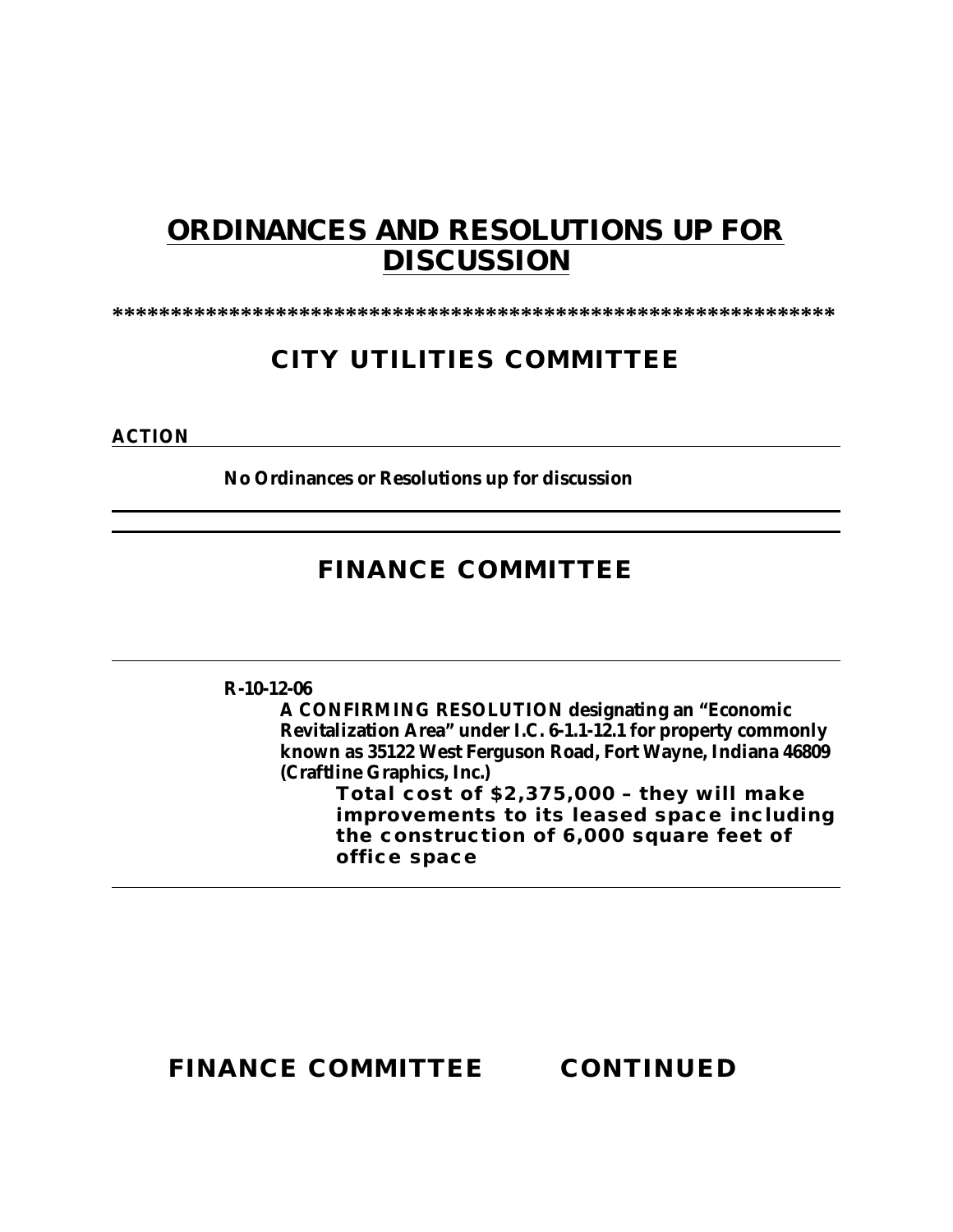#### **R-10-12-08**

**A CONFIRMING RESOLUTION designating an "Economic Revitalization Area" under I.C. 6-1.1-12.1 for property commonly known as 6251 Innovation Boulevard, Fort Wayne, Indiana 46818 (Wayne Estates, LLC for Midwest Veterinary Supply, Inc.)**

**Total cost of \$3,500,000 - they will construct a 50,000 square foot warehouse – ten full-time jobs will be created and 45 full-time jobs will be retained**

#### **R-10-12-19**

**A CONFIRMING RESOLUTION designating an "Economic Revitalization Area" under I.C. 6-1.1-12.1 for property commonly known as 6932 Gettysburg Fort Wayne, Indiana 46804 (I.H. Medical Corporation)**

> **Total cost of 6,527,396 – will relocate its operations from Engle Ridge Drive and Cluview Drive to a 63,000 square foot leased facility on Gettysburg Pike – 65 fulltime jobs will be created and one part-time and 54 full-time jobs will be retained**

### **REGULATIONS COMMITTEE**

### **G-10-12-04**

**AN ORDINANCE amending the Thoroughfare Plan of the City Comprehensive (Master") Plan by vacating public right-of-way A request to vacate a public right-of-way located between Comparet Street and University Street** 

**DISCUSSION ONLY** 

## **REGULATIONS COMMITTEE CONTINUED**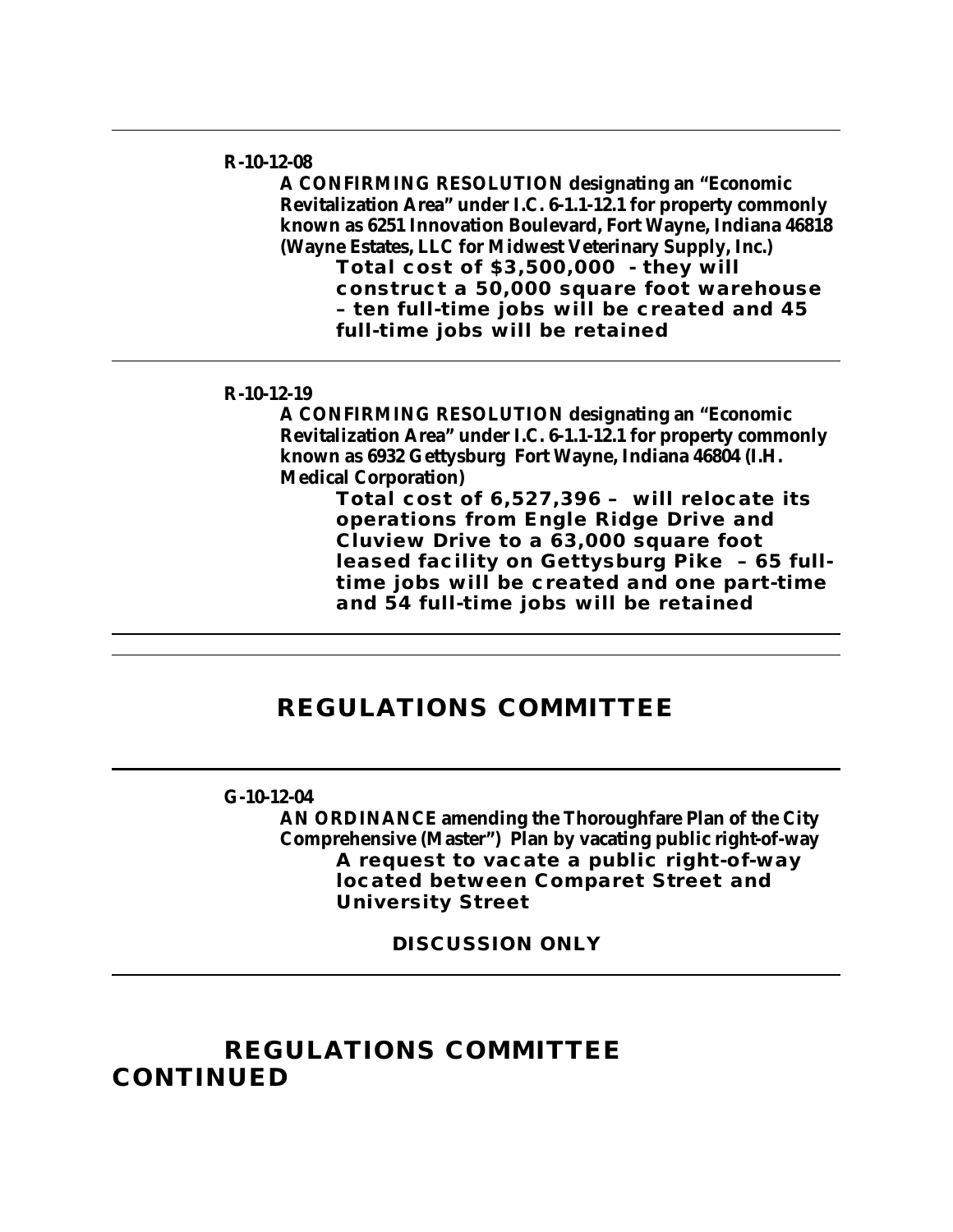#### **ACTION**

### **G-10-09-09**

### **AN ORDINANCE for the purpose of vacating a portion of a dedicated utility easement**

**The 4-foot wide utility easement is located along portions of Lot 128, 129, 130, 131 and 132 of Southview Addition – the petitioner intends to redevelop the commercial site with a convenience store, gas station and attached retail building**

### **Z-10-10-07**

**AN ORDINANCE amending the City of Fort Wayne Zoning Map No. P-58 (Sec. 6 of St. Joseph Township)**

**Rezone from AR-Low Intensity Residential to CMI/Professional Offices and Personal Services** 

## **PUBLIC WORKS COMMITTEE**

#### **S-10-12-03**

**AN ORDINANCE designating the Board of Public Works as leasing agent for the City of Fort Wayne, Indiana; approving the lease of recycle carts by the City of Fort Wayne Solid Waste Department The amount shall not exceed \$2,700,000**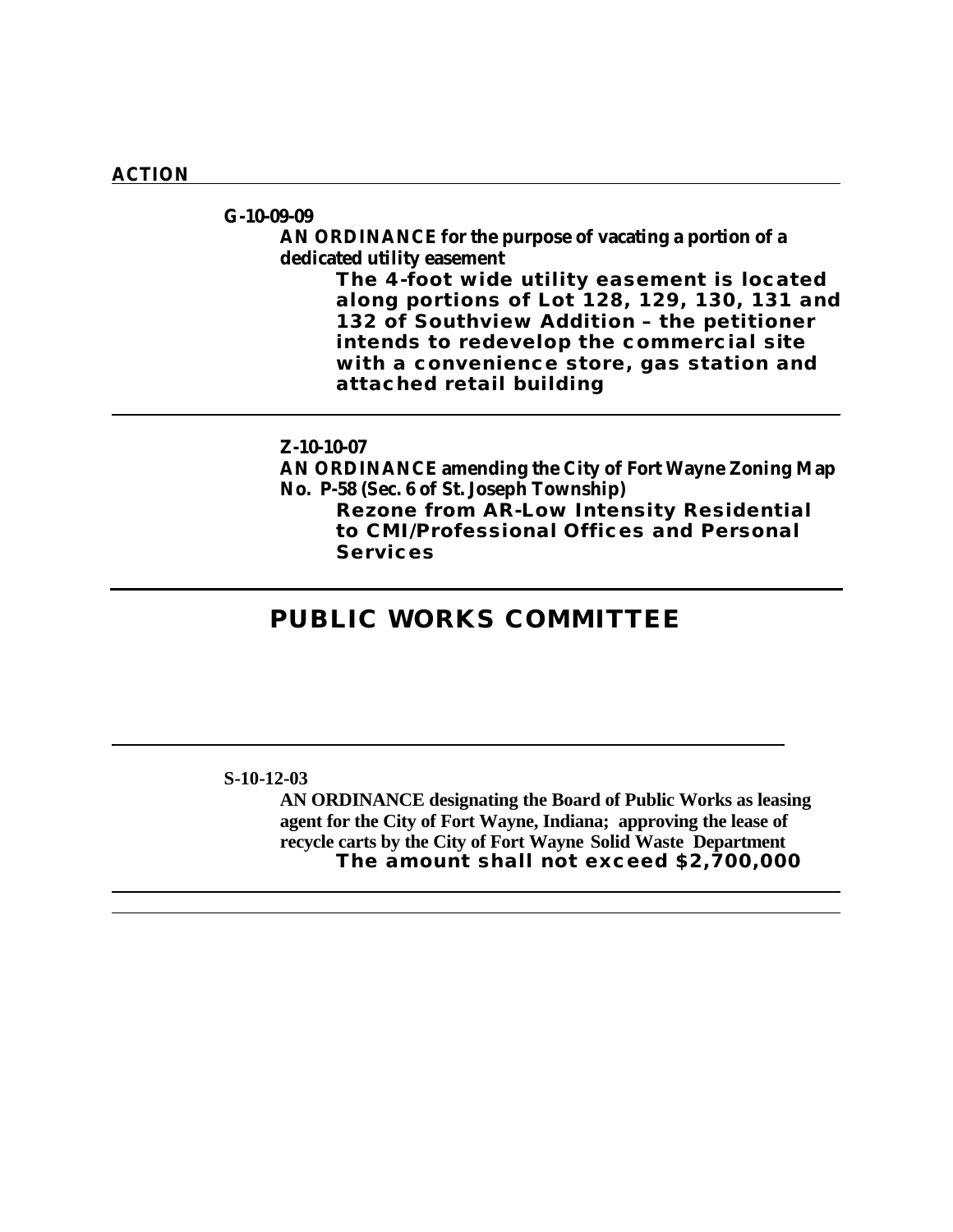# **REGULAR SESSION**

# **AGENDA**

# **FORT WAYNE COMMON COUNCIL**

# **JANUARY 11, 2011**

,,,,,,,,,,,,,,,,,,,,,,,,,,,,

### **REGULAR SESSION IMMEDIATELY FOLLOWING COMMITTEE SESSION COMMON COUNCIL CHAMBERS ROOM 126**

................

**PRESIDING OVER THE STANDING MITCH HARPER COMMITTEE OF THE COMMON COUNCIL PRESIDENT**

**SECRETARY OF THE REGULAR SANDRA E. KENNEDY SESSION OF THE COMMON COUNCIL CITY CLERK**

**LEGAL ADVISOR TO MEMBERS JOSEPH G. BONAHOOM OF THE COMMON COUNCIL COUNCIL ATTORNEY**

| <b>BENDER</b> | <b>BROWN</b> | <b>DIDIER</b> |
|---------------|--------------|---------------|
|---------------|--------------|---------------|

**GOLDNER\_\_\_\_\_\_\_\_\_, HARPER\_\_\_\_\_\_\_\_\_, HINES\_\_\_\_\_\_\_\_\_,**

PAPE\_\_\_\_\_\_\_\_\_, SHOAFF\_\_\_\_\_\_\_\_, SMITH\_\_\_\_\_\_\_\_,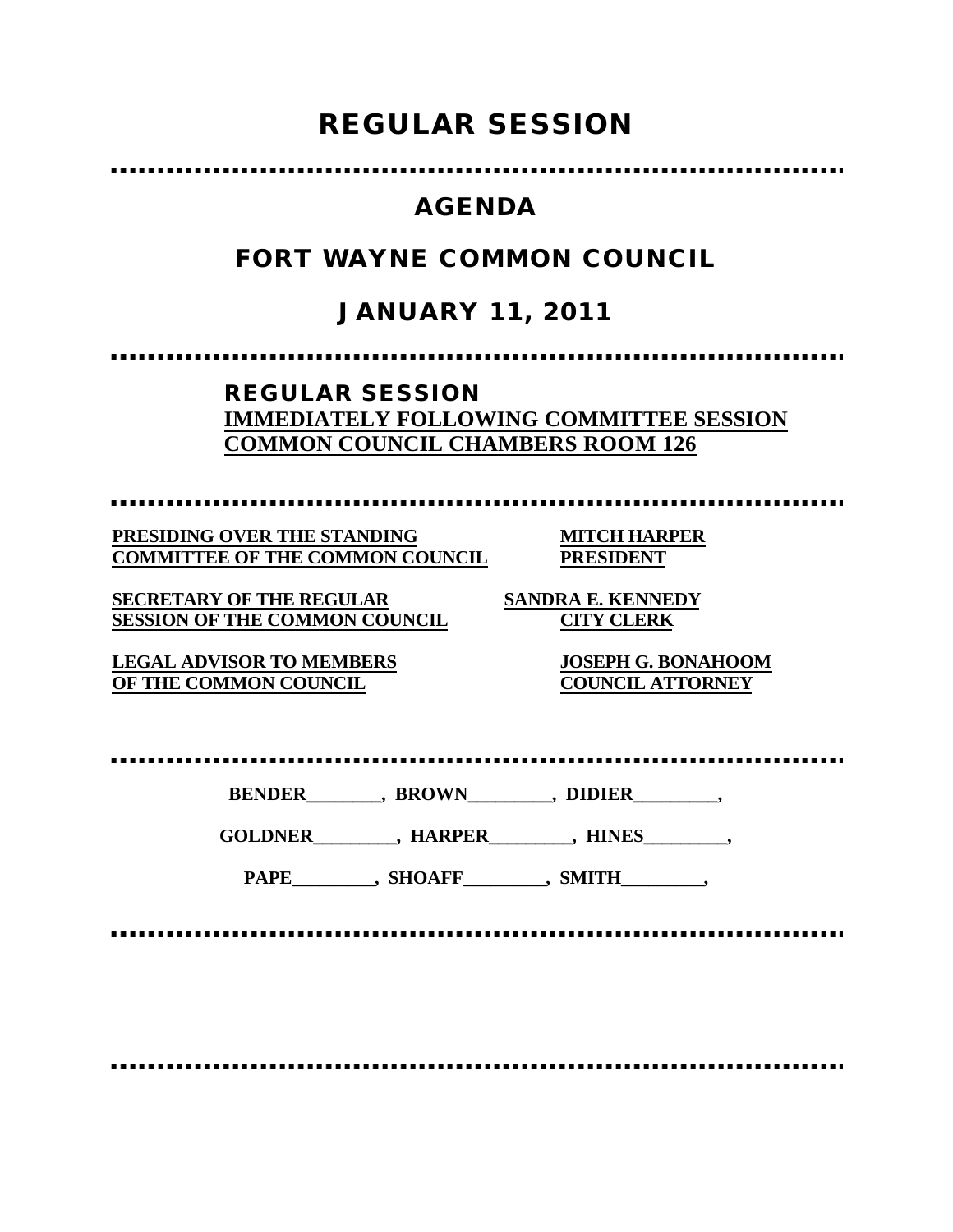# **ORDER OF THE AGENDA**

### **PRESENTATION OF NATIONAL COLORS SERGEANT-AT-ARMS**

**ROLL CALL SANDRA E. KENNEDY CITY CLERK**

**PRESIDENT'S REPORT AND COMMENTS MITCH HARPER**

**PRESIDENT**

### **INTRODUCTION OF ORDINANCES AND RESOLUTIONS – PAGES 3 THRU 7**

### **PASSAGE OF ORDINANCES AND RESOLUTIONS – PAGE S 8 THRU 13**

**MISCELLANEOUS BUSINESS**

### **CHAIR OPEN FOR COMMENTS – FROM CITIZENS AND COUNCIL MEMBERS**

**RETIREMENT OF COLORS**

**ADJOURNMENT**

## **ORDINANCES AND RESOLUTIONS UP FOR INTRODUCTION**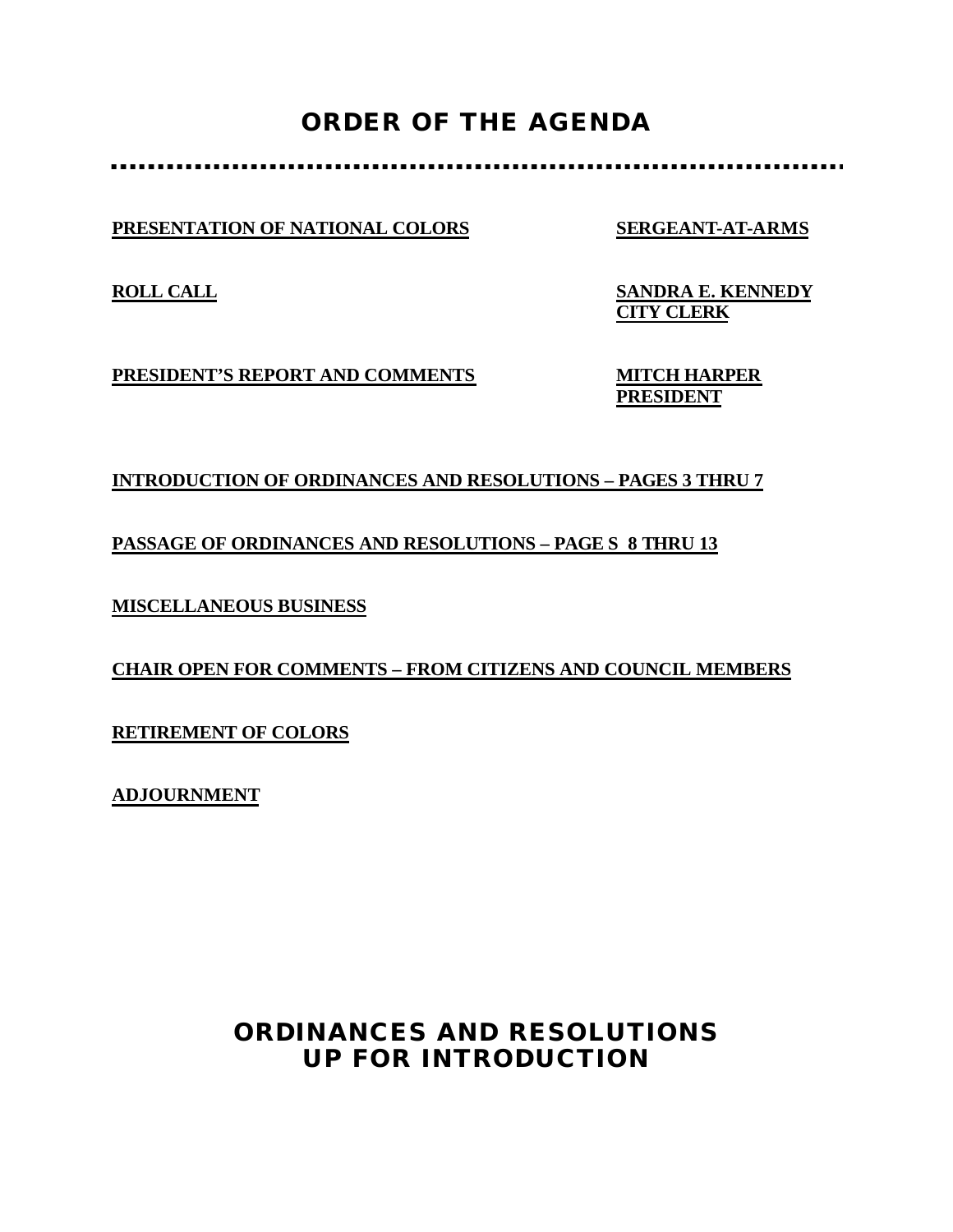## **CITY UTILITIES COMMITTEE**

### **ACTION**

#### **S-11-01-05**

**AN ORDINANCE approving construction contract for the Ewing Street Storm Sewer Extension: Res. #2305-2010, W.O. #75463 between Crosby Excavating, Inc. and the City of Fort Wayne, Indiana, in connection with the Board of Public Works Total cost of \$1,610,091.80**

### **S-11-01-11**

**AN ORDINANCE approving the awarding of ITB #3276-contract with Havel Bros. for HVAC and Boiler Preventive Maintenance and Repair for all City Departments Sites (2011-2012) Total cost of \$156,180**

### **FINANCE COMMITTEE**

### **ACTION**

#### **A-11-01-12**

**AN ORDINANCE appropriating monies into certain accounts for the 2011 Budgets of various funds and departments of the City of Fort Wayne, reducing the unappropriated and unobligated balance of the particular fund involved as required to meet obligations for the remainder of 2011**

**Total of \$3,340,394 PUBLIC HEARING TO BE SET UPON RECEIPT OF THE CERTIFIED BUDGET ORDER FROM THE STATE**

## **FINANCE COMMITTEE CONTINUED**

**ACTION**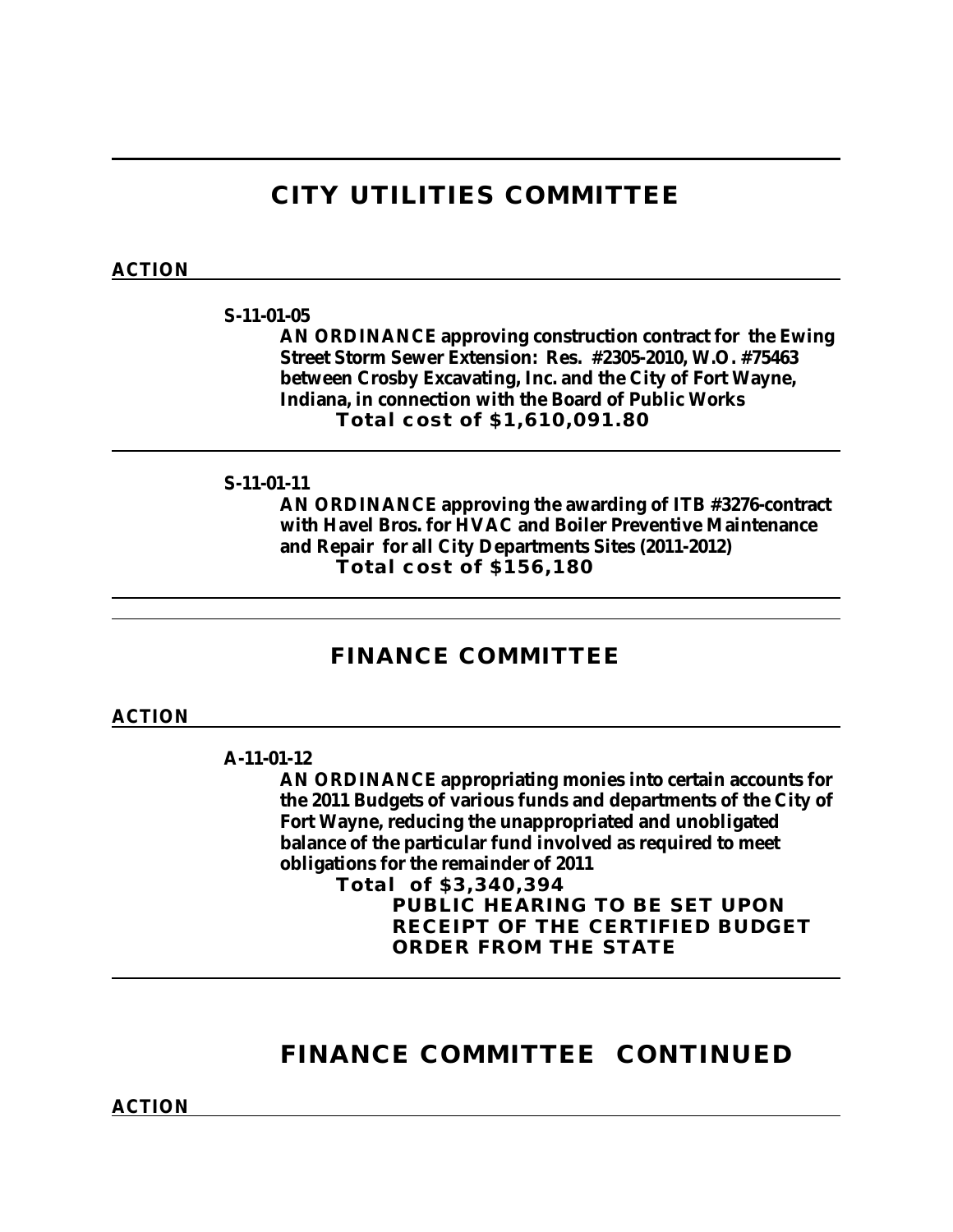#### **S-11-01-03**

**AN ORDINANCE approving consulting contract for the Auburn Road: Clinton Street to Cook Road Project: WO# 11848 between Engineering Technologies Inc. and the City of Fort Wayne, Indiana, in connection with the Board of Public Works Total cost of \$464,637.68**

#### **S-11-01-06**

**AN ORDINANCE approving Professional Services Agreement for LTCP Parallel Interceptor Routing Study – Phase 1: Res. #2373- 2010, W.O. #75559 between Hatch Mott McDonald and the City of Fort Wayne, Indiana, in connection with the Board of Public Works**

**Total cost of \$149,990.95**

### **S-11-01-07**

**AN ORDINANCE approving consulting contract for the Lake Avenue Road Diet – Anthony Blvd. to Stanley Avenue: W.O. #12180 between Engineering Technologies, Inc. and the City of Fort Wayne, Indiana, in connection with the Board of Public Works**

**Total cost of \$120,050 (90% Federal, 10% Local)**

#### **S-11-01-08**

**AN ORDINANCE approving consulting contract for Dupont Road Added Travel Lanes – Lima to Coldwater: W.O. #12227 between GAI Consultants and the City of Fort Wayne, Indiana, in connection with the Board of Public Works Total cost of \$1,226,200**

### **FINANCE COMMITTEE CONTINUED**

#### **ACTION**

**S-11-01-09**

**AN ORDINANCE approving the awarding of the 2011 contract**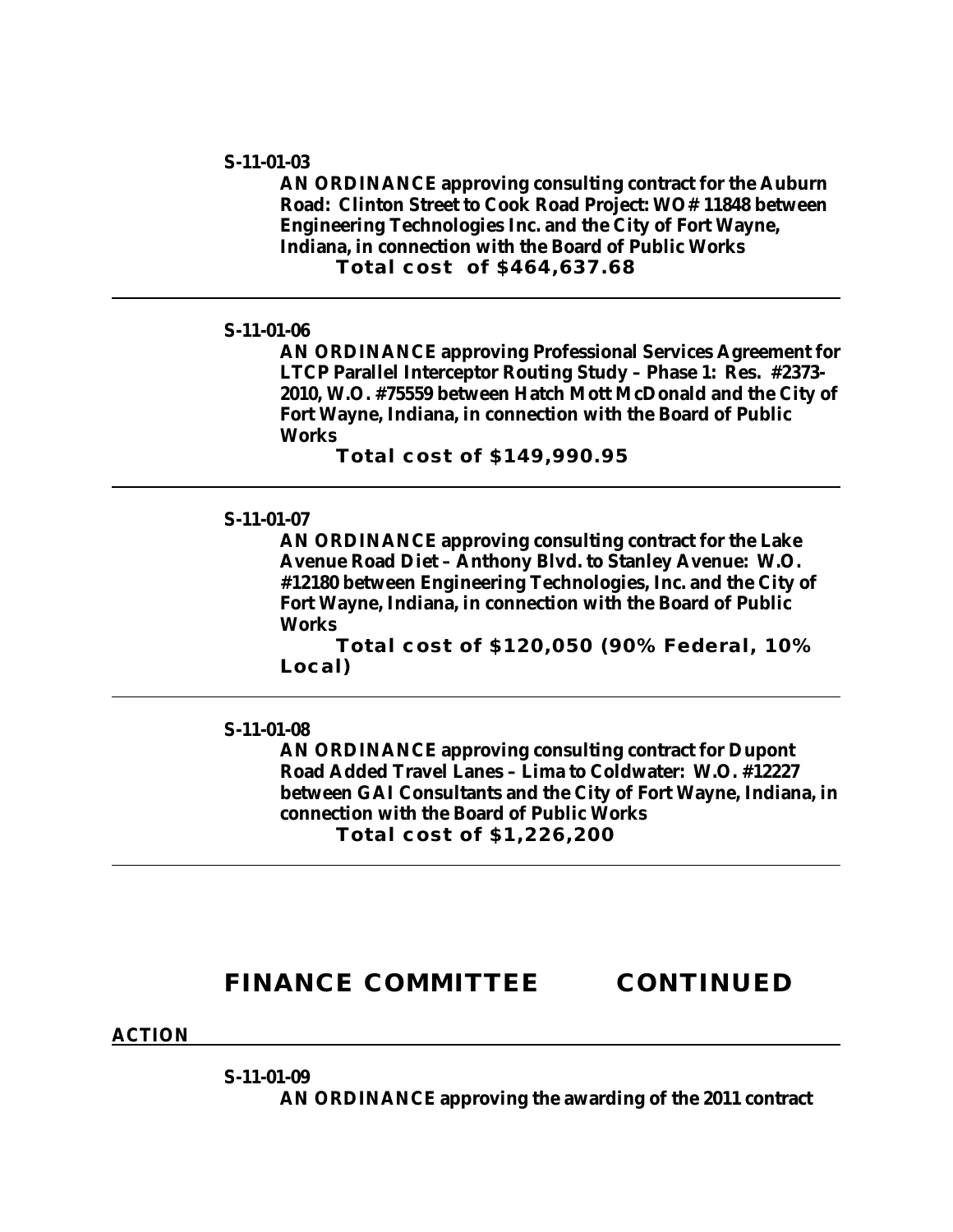**for Direct Marketing Services by the City of Fort Wayne, Indiana, by and through its Department of Purchasing and Northeast Indiana Regional Marketing Partnership for the Division of Community Development**

**Total cost of \$125,000**

### **S-11-01-10**

**AN ORDINANCE approving the awarding of contract for Professional Economic Development Services between the Fort Wayne – Allen County Economic Development Alliance and the City of Fort Wayne, Indiana, by and through the Division of Community Development Total cost of \$200,000**

### **REGULATIONS COMMITTEE**

**Z-11-01-02 AN ORDINANCE amending the City of Fort Wayne Zoning Map No. 0-06 (Sec. 1 of Wayne Township) To rezone approximately 0.52 acres – 982 Walter Street – to allow for a 15,648 square foot student housing building for the Indiana Tech campus**

## **REGULATIONS COMMITTEE CONTINUED**

**ACTION**

**G-11-01-01 AN ORDINANCE amending Section 153.11 of Chapter 153**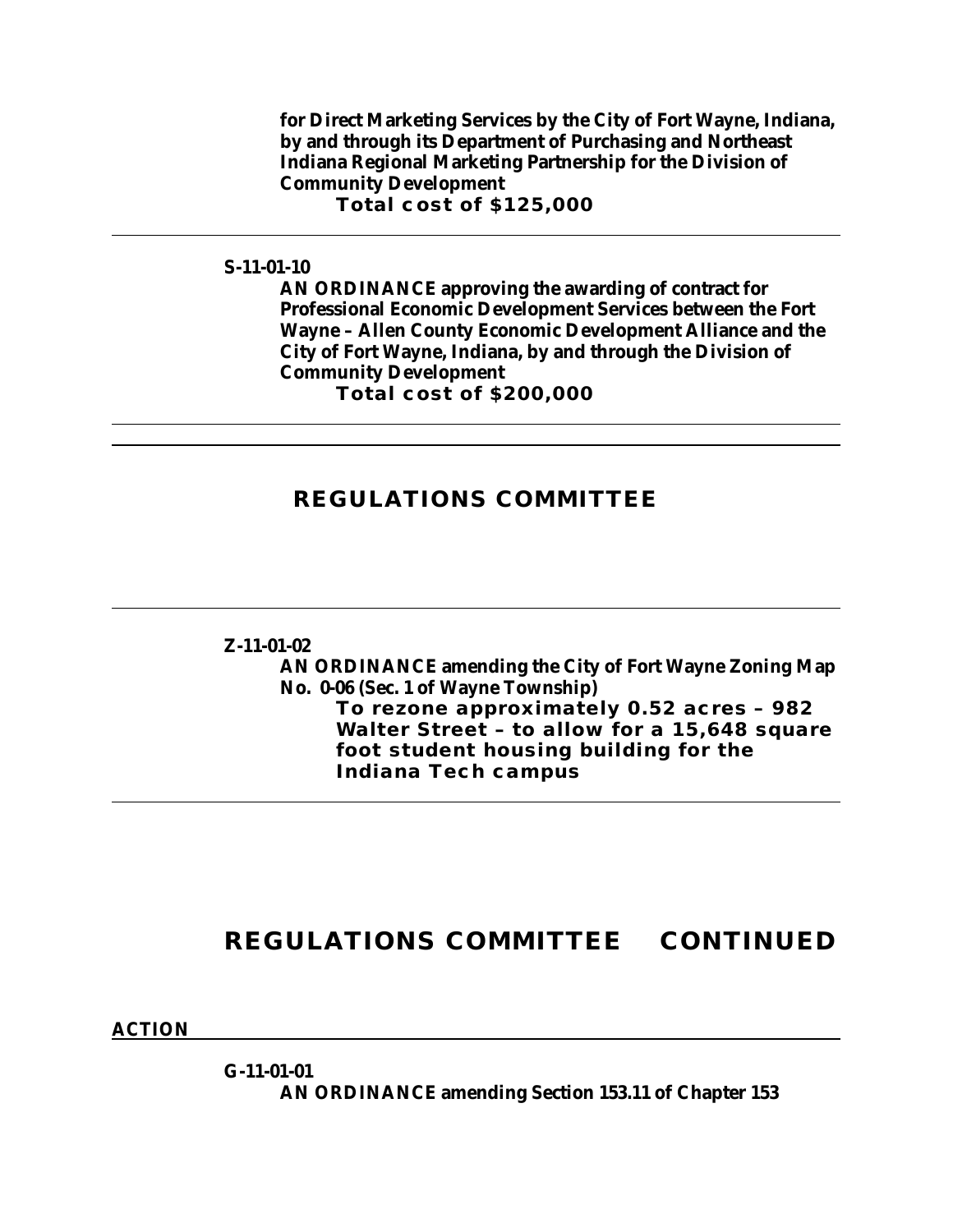**"Planning & Development of the City of Fort Wayne, Indiana Code of Ordinances**

**A request to amend the City of Fort Wayne Comprehensive Plan to add the Walk Fort Wayne Pedestrian Plan**

**S-11-01-04**

**A SPECIAL ORDINANCE establishing New Economic Development Target Areas**

## **PUBLIC WORKS COMMITTEE**

#### **S-11-01-13**

**AN ORDINANCE approving the awarding of One (1) year extension of RFP #1956-Fuel Card System and Fuel; and a Three (3) Month Extension for PB 9350 (ITB #2477) Gas and Diesel by the City of Fort Wayne, Indiana, by and through its Department of Purchasing and Lassus Brothers and AG Plus for the Fleet Management**

| Total cost of \$1,150,000 |             |
|---------------------------|-------------|
| <b>Lauus Brothers</b>     | \$1,150,000 |
| <b>AG Plus</b>            | \$300,000   |

## **PUBLIC WORKS COMMITTEE CONTINUED**

**ACTION**

**S-11-01-15**

**AN ORDINANCE approving the awarding of extension of ITB #2803 – extension of Landfill Services by the City Of Fort Wayne, Indiana, by and through its Department of Purchasing and**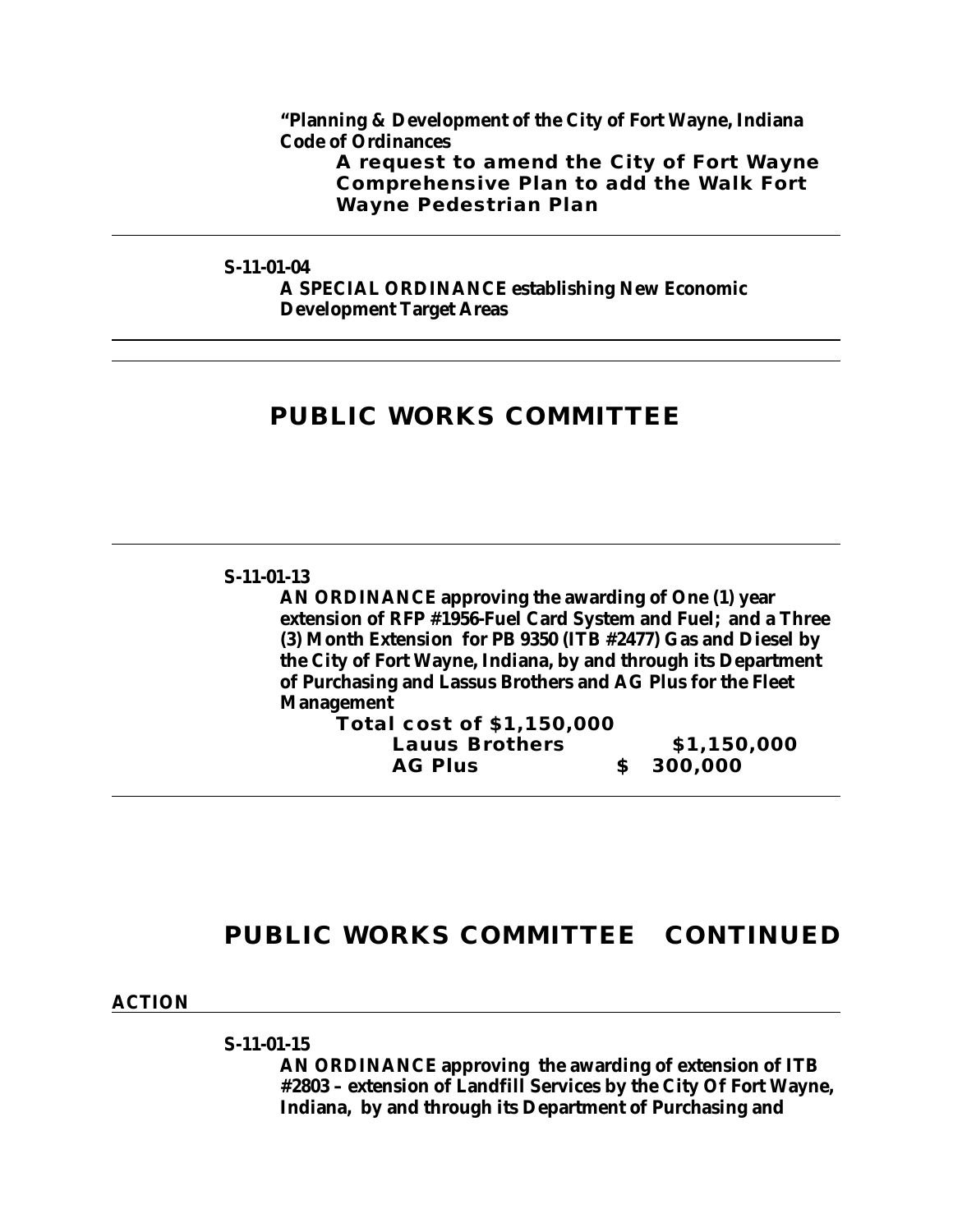### **National Serv-All, Inc. for the various City Departments Total cost of \$210,350**

# **ORDINANCES AND RESOLUTIONS UP FOR PASSAGE**

# **CITY UTILITIES COMMITTEE**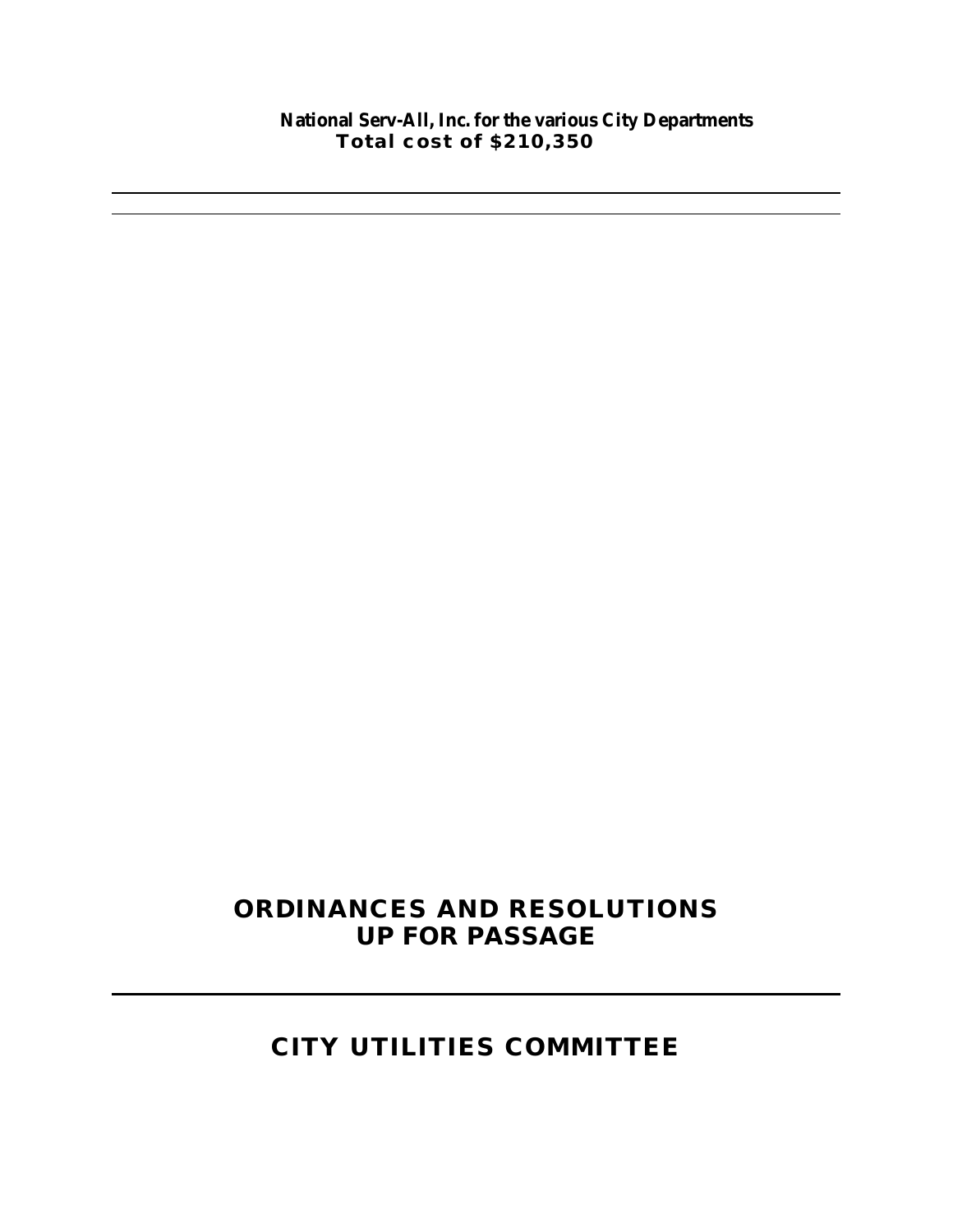**DO PASS S-10-12-09 AN ORDINANCE approving the awarding of extension of RFQ #3083-annual requirements for the purchase of various type valves by the City of Fort Wayne, Indiana, by and through its Department of Purchasing and Underground Pipe & Valve for the Water Maintenance and Service Department Total cost of \$125,722.50**

**DO PASS S-10-12-10**

**AN ORDINANCE approving the awarding of ITB #3284-annual requirements for the purchase of fire hydrants by the City of Fort Wayne, Indiana, by and through its Department of Purchasing and Underground Pipe & Valve for the Water Maintenance and Service Department**

**Total cost of \$142,993.25**

### **DO PASS S-10-12-11**

**AN ORDINANCE approving the awarding of extension of ITB #3119-annual requirements for the purchase of small (residential) water meters by the City of Fort Wayne, Indiana, by and through its Department of Purchasing and Elster Acmo Water Inc. for the Water Maintenance and Service Department Total cost of \$353,864.75**

## **CITY UTILITIES COMMITTEE CONTINUED**

### **ACTION**

**DO PASS S-10-12-12**

**AN ORDINANCE approving the awarding of RFQ #3266 purchase and delivery of fluoride by the City of Fort Wayne, Indiana, by and through its Department of Purchasing and Key Chemical for the Water Filtration Plant Total cost of \$104,000**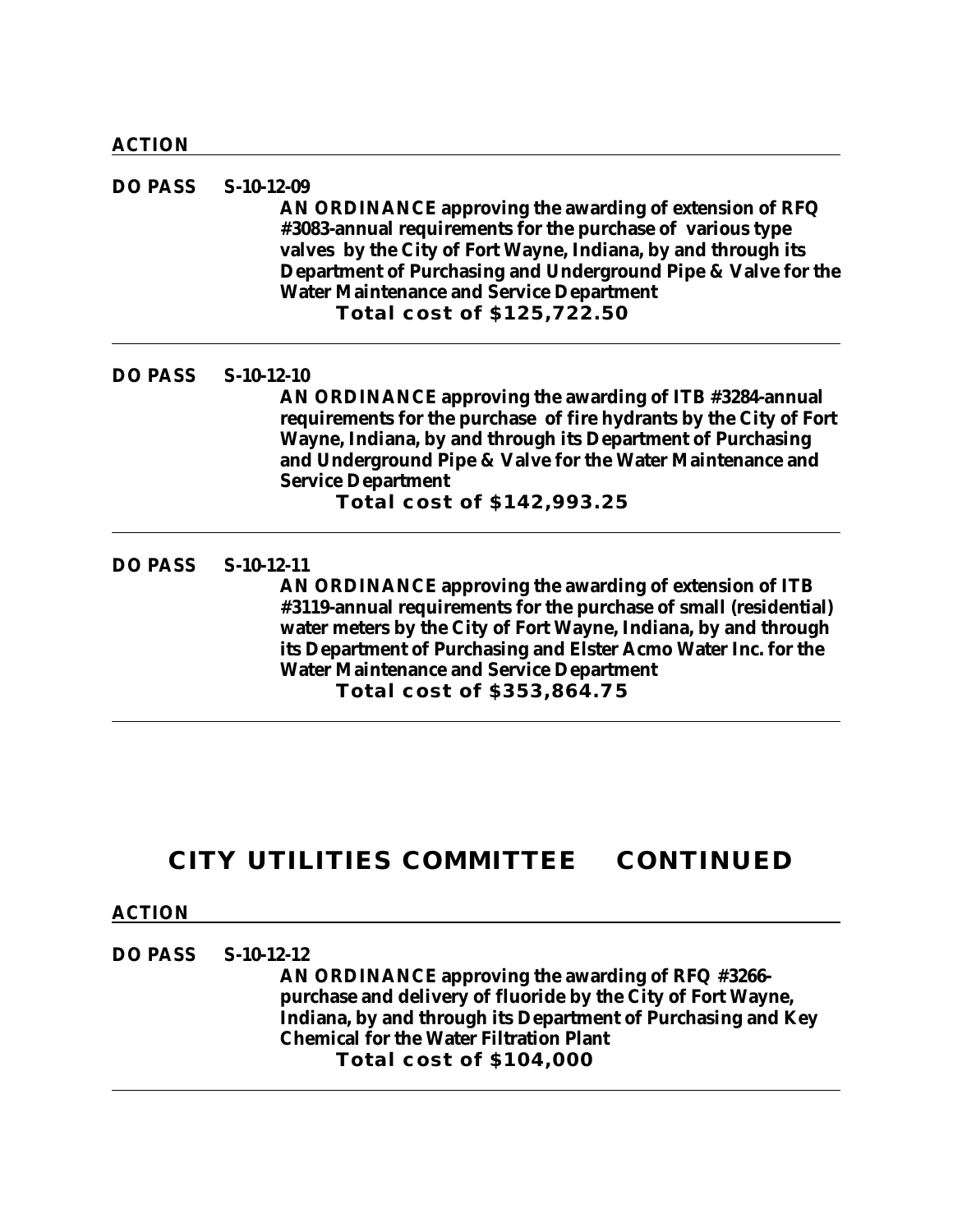### **DO PASS S-10-12-13**

**AN ORDINANCE approving the awarding of ITB #3261 purchase and delivery of powdered activated carbon by the city of Fort Wayne, Indiana, by and through its Department of Purchasing and Norit for the Water Filtration Plant Total cost of \$303,000**

#### **DO PASS S-10-12-14**

**AN ORDINANCE approving the awarding ITB #3262-annual requirements for the purchase of Pebble Lime by the City of Fort Wayne, Indiana, by and through its Department of Purchasing and Huron Lime for the Water Filtration Plant Total cost of \$1,350,000**

#### **DO PASS S-10-12-15**

**AN ORDINANCE approving the awarding of ITB #3264-annual requirements for the purchase of sodium chlorite by the City of Fort Wayne, Indiana, by and through its Department of Purchasing and International Dioxide for the Water Filtration Plant**

**Total cost of \$257,500**

### **DO PASS S-10-12-16**

**AN ORDINANCE approving the awarding of ITB #3263-annual requirements for the purchase of liquid ferric sulfate by the City of Fort Wayne, Indiana, by and through its Department of Purchasing and Kemira Water Solutions for the Water Filtration Plant**

**Total cost of \$445,200**

### **CITY UTILITIES COMMITTEE CONTINUED**

#### **ACTION**

**DO PASS S-10-12-17**

**AN ORDINANCE approving the awarding of ITB #3271 purchase and delivery of liquid ferric chloride by the City of Fort Wayne, Indiana, by and through its Department of Purchasing and Kemira Water Solutions for the Water Pollution Control Plant Total cost of \$317,532**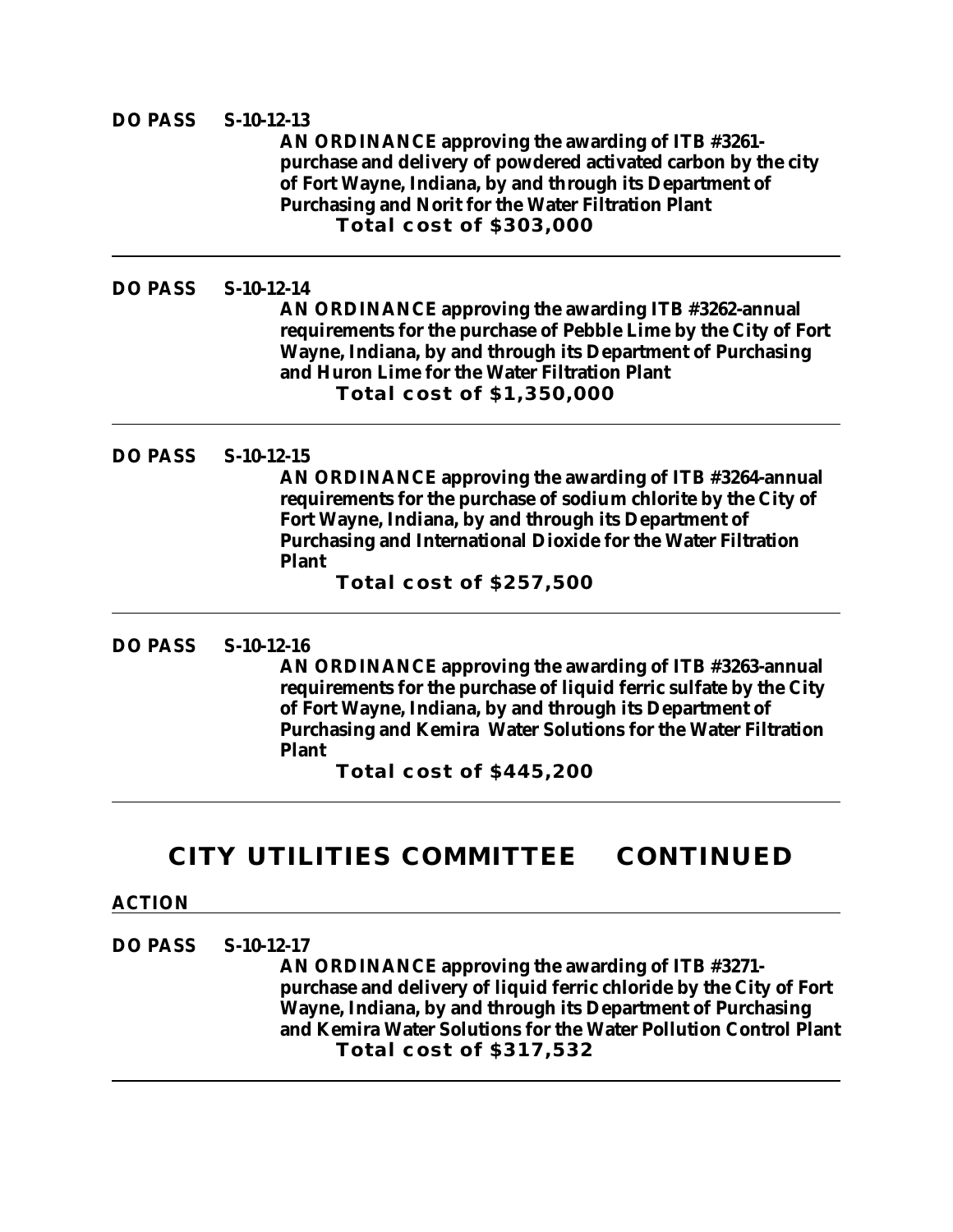### **DO PASS S-10-12-21**

**AN ORDINANCE approving the awarding of ITB #3270 purchase and delivery of liquid sodium hypochlorite by and through its Department of Purchasing and Jones Chemical for the Water Pollution Control Plant**

**Total cost of \$205,878**

## **FINANCE COMMITTEE**

#### **R-10-12-06**

**A CONFIRMING RESOLUTION designating an "Economic Revitalization Area" for property commonly known as 3522 West Ferguson Road (Craftline Graphics, Inc.) Total cost of \$2,375,000**

### **R-10-12-08**

**A CONFIRMING RESOLUTION designating an "Economic Revitalization Area" for property commonly known as 6251 Innovation Boulevard, Fort Wayne, Indiana (Wayne Estates, LLC for Midwest Veterinary Supply, Inc.) Total cost of \$3,500,000**

## **FINANCE COMMITTEE CONTINUED**

#### **ACTION**

#### **R-10-12-19**

**A CONFIRMING RESOLUTION designating an "Economic Revitalization Area" for property commonly known as 6932 Gettysburg Pike, Fort Wayne, Indiana (L.H. Medical Corporation) Total cost of \$6,527,396**

### **DO PASS S-10-12-20**

**A RESOLUTION of the Common Council of the City of Fort Wayne, Indiana, approving an Interlocal Cooperation Agreement between the city of Fort Wayne and the Board of Commissioners**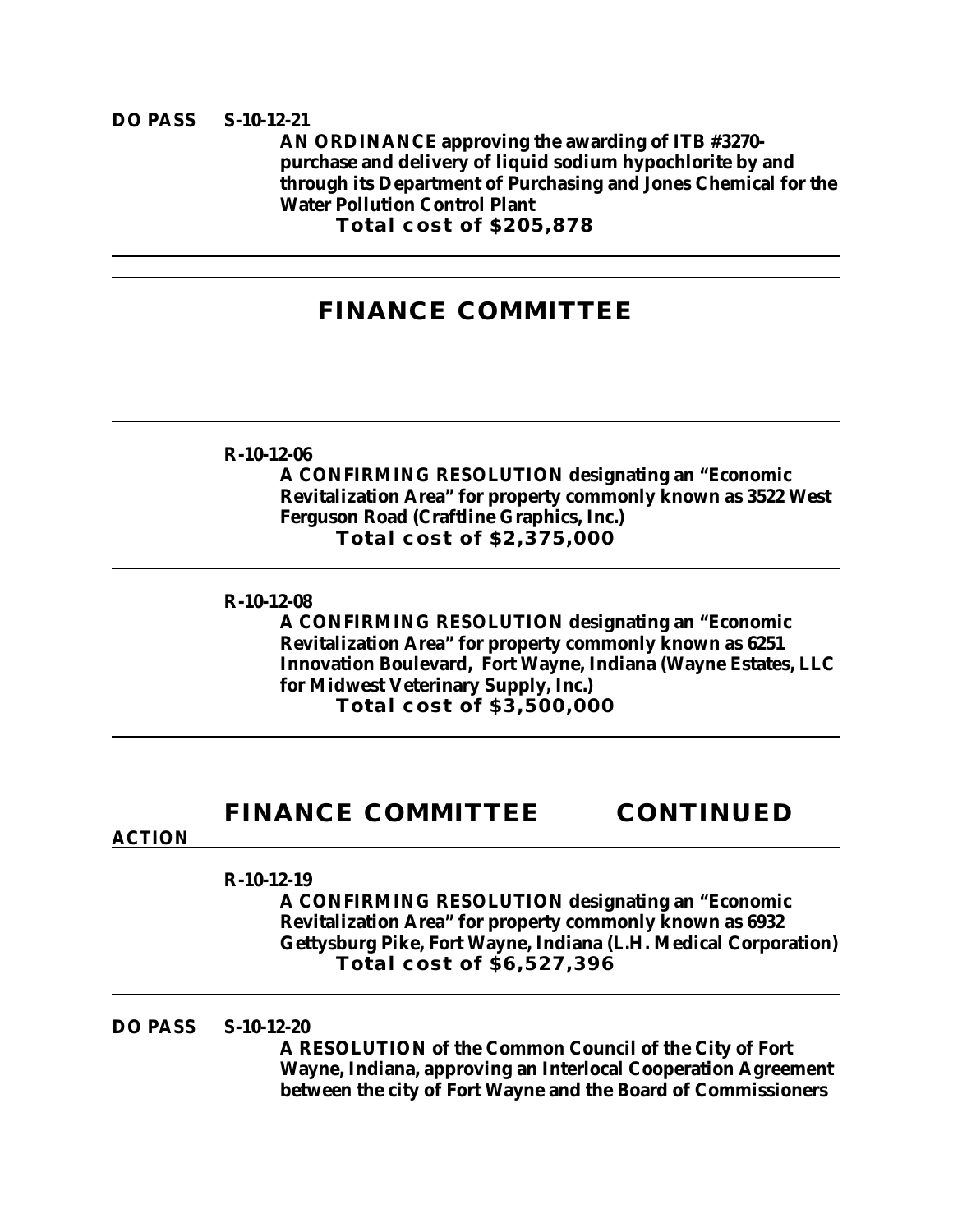**of Allen County, Indiana allowing L.H. Medical Corporation to retain its abatements granted by Fort Wayne Common Council**

#### **DO PASS S-10-12-22**

**AN ORDINANCE approving the awarding of ITB #3303 – Demolitions/Lot Restorations for properties throughout the City of Fort Wayne by the City of Fort Wayne, Indiana, by and through its Department of Purchasing and Oxendine, Leininger Excavating, Martin's and Lunz for the Neighborhood Code Enforcement**

**Total cost of \$128,791**

#### **DO PASS S-10-12-28**

**AN ORDINANCE approving the awarding of ITB #3285 – annual contract for the purchase of aggregates by the City of Fort Wayne, Indiana, by and through its Department of Purchasing and Stone Street, Hanson Aggregates, Old Prairie, CBK Enterprises and Eshelman Sand & Gravel for the Street Department, Water Maintenance and Service Department, WPC Maintenance Department and various other departments within the City of Fort Wayne**

**Total cost of \$561,500**

## **REGULATIONS COMMITTEE**

#### **ACTION**

**G-10-09-09**

**AN ORDINANCE for the purpose of vacating a portion of a dedicated utility easement**

**Portions of Lot 128, 129, 130, 131, and 132** 

**of** 

**Southview Addition – redevelop with a Convenience store**

### **Z-10-10-07**

**AN ORDINANCE amending the City of Fort Wayne Zoning Map**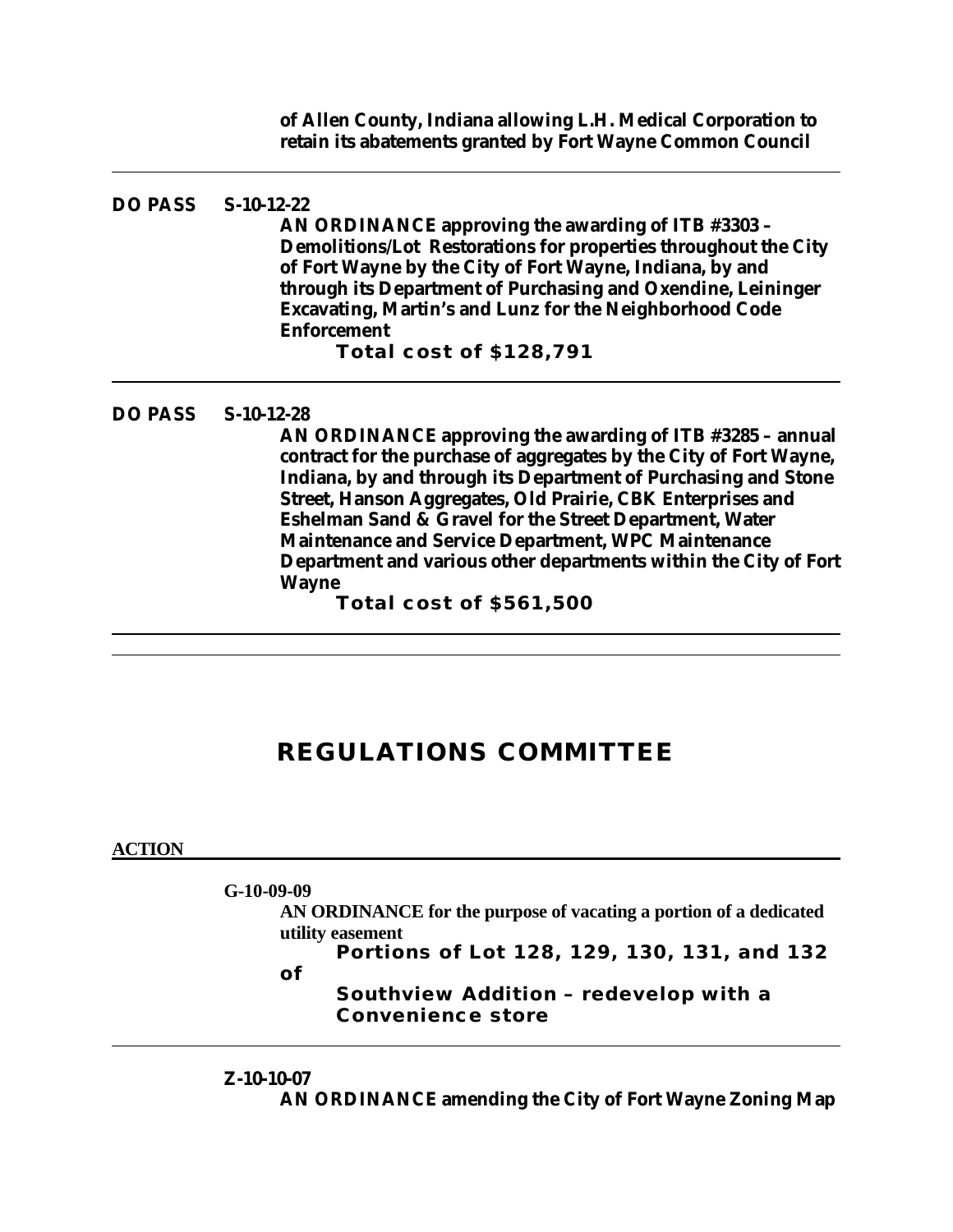|                | No. P-58 (Sec. 6 of St. Joseph Township)<br><b>Rezone from AR-Low Intensity Residential</b><br>to CMI/Professional Offices and Personal<br><b>Services</b><br>2012 East Dupont Road                                                                                                                  |
|----------------|------------------------------------------------------------------------------------------------------------------------------------------------------------------------------------------------------------------------------------------------------------------------------------------------------|
| <b>DO PASS</b> | $G-10-12-25$<br>AN ORDINANCE amending Chapter 97; Parks and Recreation,<br>Operation of Vehicles of the Fort Wayne Code of Ordinances, for the<br>purpose of addressing types of vehicles allowed on Trails and Greenway<br><b>Systems</b>                                                           |
| <b>DO PASS</b> | $G-10-12-26$<br><b>AN ORDINANCE amending Chapter 39; Ordinance Violations</b><br><b>Bureau of the Fort Wayne Code of Ordinances</b><br><b>Amending Schedule of Penalties</b>                                                                                                                         |
| <b>DO PASS</b> | $G-10-12-27$<br><b>AN ORDINANCE amending Chapter 130; "Offenses Against</b><br>City Regulations" Section 130.06 Real Estate used for illegal use<br>or sale of narcotics, controlled dangerous substances, gambling,<br>prostitution of the City of Fort Wayne, Indiana Code of<br><b>Ordinances</b> |

# **REGULATIONS COMMITTEE CONTINUED**

### **ACTION**

### **WITHDRAWN**

**G-10-12-29**

**AN ORDINANCE to establish the City Court of Fort Wayne**

# **PUBLIC WORKS COMMITTEE**